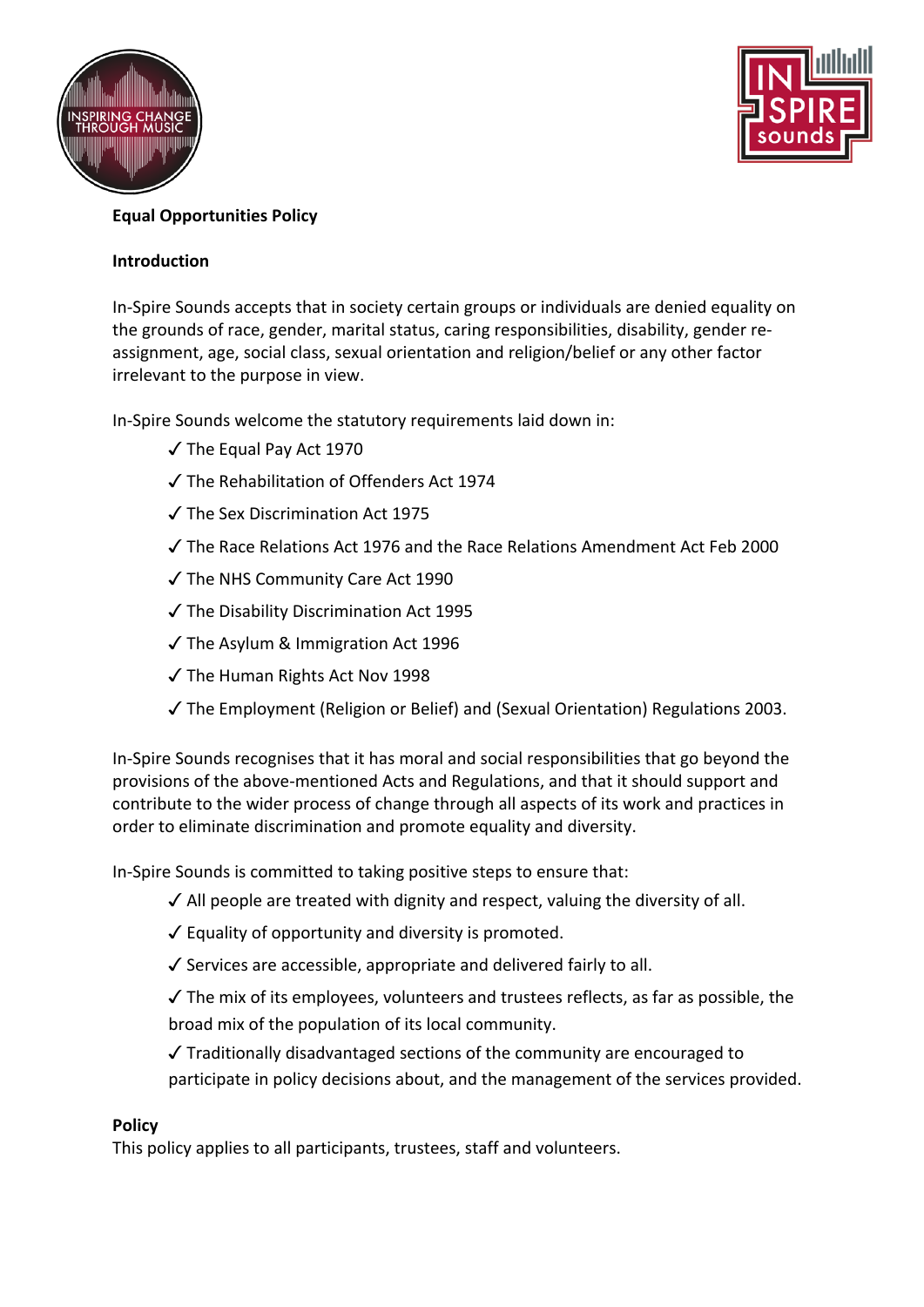# **Commitment**

Equality and diversity are central to the work of In-Spire Sounds. In-Spire Sounds will treat all people with dignity and respect, valuing the diversity of all. It will promote equality of opportunity and diversity. It will eliminate all forms of discrimination on grounds of race, gender, marital status, caring responsibilities, disability, gender re-assignment, age, social class, sexual orientation, religion/ belief, irrelevant offending background or any other factor irrelevant to the purpose in view.

It will tackle social exclusion, inequality, discrimination and disadvantage.

For this policy to be successful, it is essential that everyone is committed to and involved in its delivery. In-Spire Sounds goal is to work towards a just society free from discrimination, harassment and prejudice. In-Spire Sounds aims to embed this in all its policies, procedures, day-to-day practices and external relationships.

In-Spire Sounds aims to:

✓ Provide services that are accessible according to need.

✓ Promote equality of opportunity and diversity in volunteering, employment and development.

✓ Create effective partnerships with all parts of our community.

In-Spire Sounds objective is to realise its standards by:

✓ Sustaining, regularly evaluating and continually improving its services to ensure equality and diversity principles and best practice are embedded in our performance to meet the needs of individuals and groups.

✓ Working together with the community to provide accessible and relevant service provision that responds to service users' needs.

✓ Ensuring staff, volunteers and trustees are representative of the community served and the employment policies are fair and robust.

✓ Responding to volunteer's & employees' needs and encouraging their development to increase their contribution to effective service delivery.

✓ Recognising and valuing the differences and individual contribution that all people make to In-Spire Sounds.

✓ Challenging discrimination.

✓ Providing fair resource allocation.

✓ Being accountable.

### **Why have this policy?**

In-Spire Sounds recognises, respects and values diversity in its Trustees, employees, volunteers and participants.

In-Spire Sounds has this policy because it is a people-led organisation that must always ensure it meets the needs of the community through fair and appropriate employment and development of the people who work and volunteer for In-Spire Sounds.